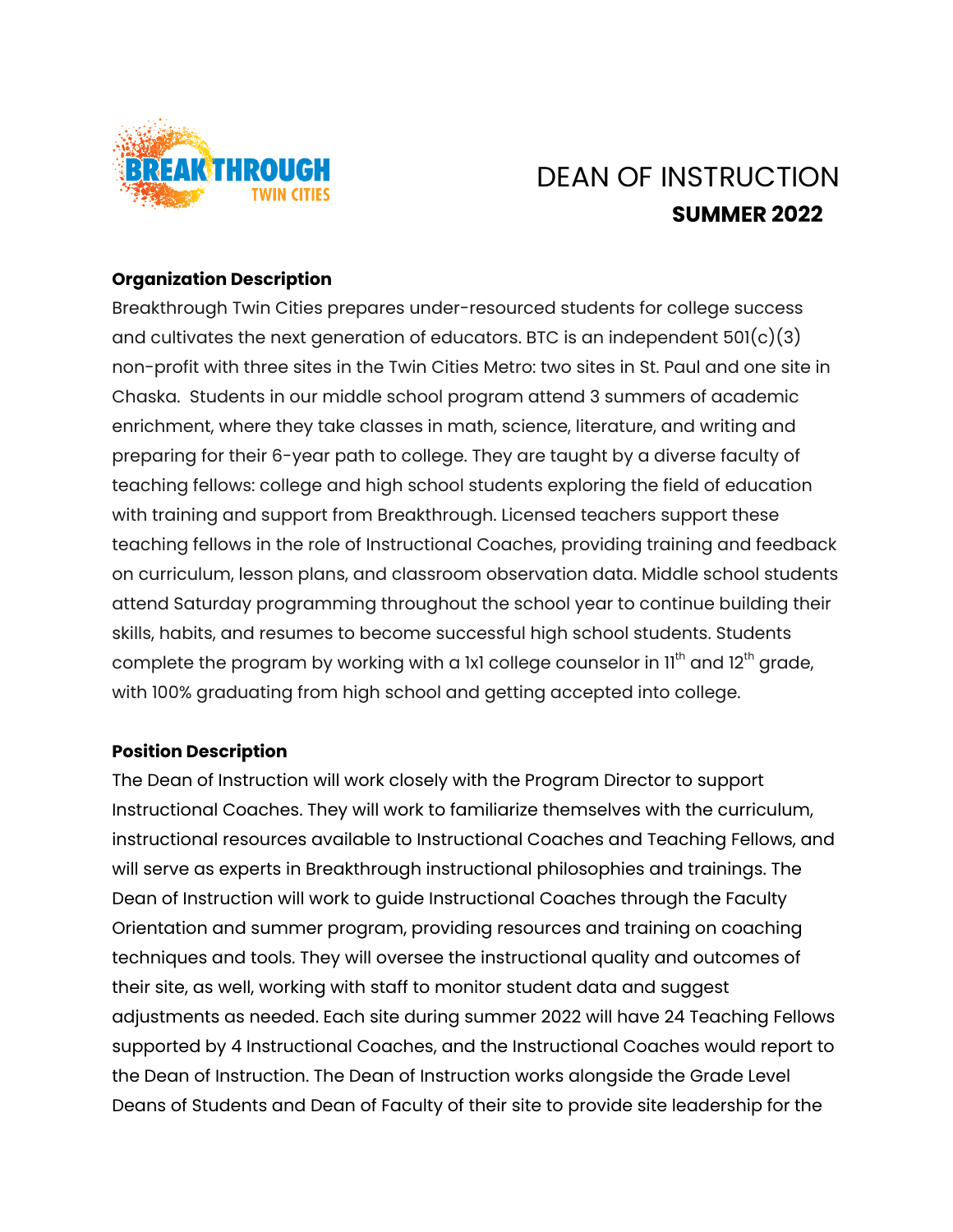summer.

#### **Responsibilities**

# **I. Pre-Summer Planning (30 hours) Dates in May TBD:**

- **●** Pre-Summer IC Training, 8 hours
- **●** Pre-Summer Dean Leadership Workshop, 4 hours

**Dates Flexible:** On-Boarding and IC Training Prep & Support, 18 hours

- Meet with the Program Director for onboarding, goal-setting
- Review instructional and curriculum resources ahead of IC Training
- Help prepare for and facilitate the pre-summer Instructional Coach trainings
- Meet 1x1 with each Instructional Coach before Orientation to help provide guidance and support for their on-boarding
- Be in communication with the Program Director, as needed.

## **II. Faculty Orientation (40 hours/week)**

### **June 13 – June 28** *(No program on June 18)*

*(Start date is flexible to accommodate the end of the academic year)* Support Instructional Coaches in meeting with their departments to build relationships, guide curriculum development, and support lesson planning.

- Support Instructional Coaches in constructing an observation schedule for the summer to ensure they can support their Teaching Fellows through the cycle of feedback.
- Support Instructional Coaches and Teaching Fellows in setting up their systems and tools to collect student data.
- Work collaboratively with the Deans of Students and Dean of Faculty at the site to adjust Orientation schedules as needed to best meet the needs of students, faculty, and Instructional Coaches.
- Regularly communicate with the Program Director.
- Model excellence in all that you do. Set and meet high expectations.

### **III. Summer Program & Wrap Up Week (30 hours/week + 20 flex hours)**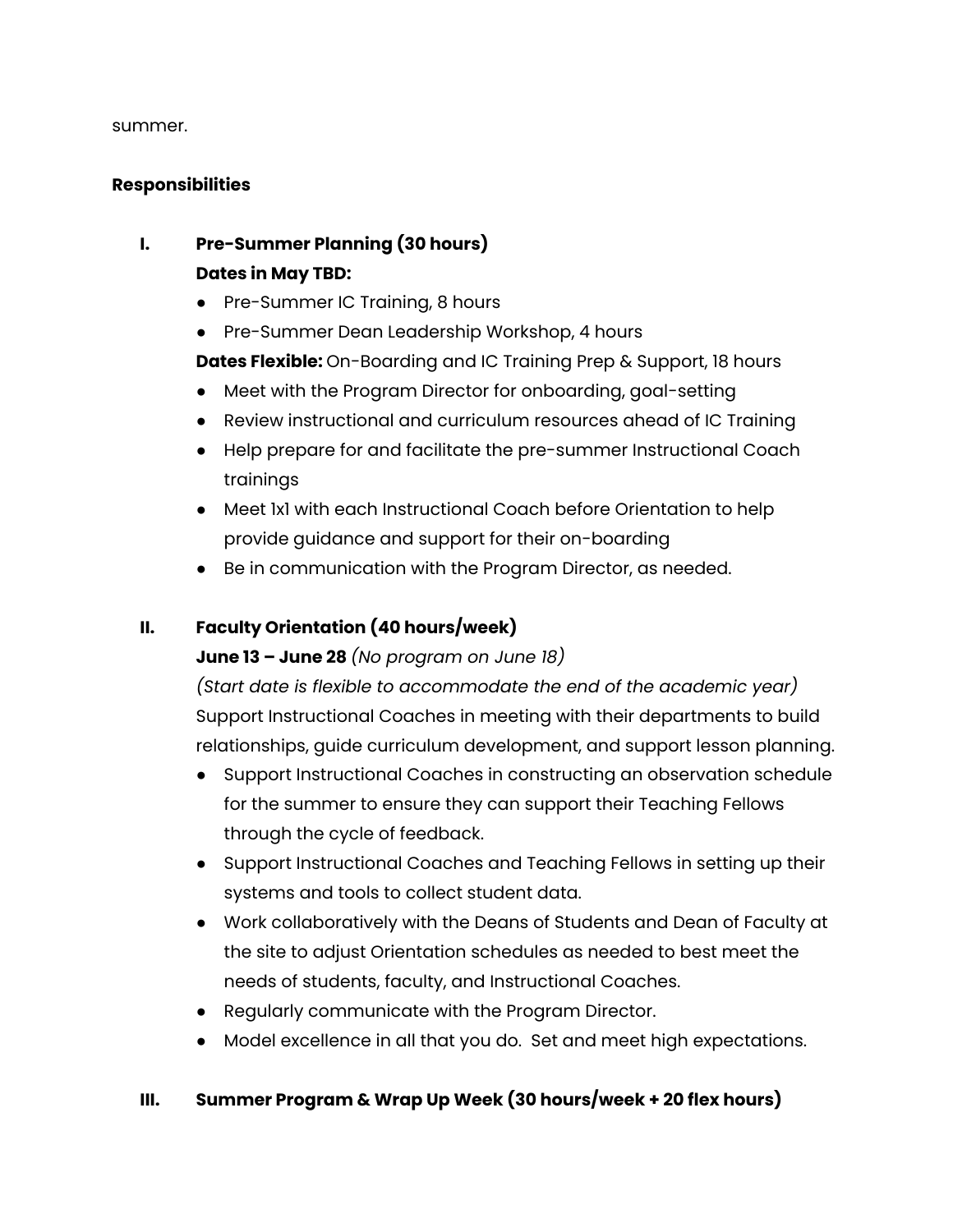#### **June 29 – August 6** *(No program on July 4)*

- Conduct co-observations of Teaching Fellows with your Instructional Coaches to help support Instructional Coaches in implementing the cycle of feedback effectively.
- Support Instructional Coaches in developing weekly professional development for their departments.
- Meet once a week with each Instructional Coach to provide support and check on progress.
- Meet once a week as a team (at least) of Instructional Coaches to check in and discuss common issues or solutions.
- Meet with the Program Director once a week to check in on progress or support.
- Support Instructional Coaches in evaluating teachers using the Teacher Excellence Rubric: once at the beginning of the summer to set a baseline, a mid-summer check-in, and a formal evaluation at the end of the summer.
- Work collaboratively with Instructional Coaches to use, create, or modify systems to collect and monitor student data, anticipating and adjusting to the needs of Teaching Fellows in adapting lesson plans, preparing for conferences, or writing final student evaluations.
- Check email regularly during the summer.
- Become a strong member of the community. Work to build strong relationships with both Teaching Fellows and students. Help build the culture of the program.

### **(August 8 – August 12, 20 flex hours)**

- Support Instructional Coaches in completing final growth letters, Teacher Excellence Rubrics, and sharing final feedback through 30-minute Growth Conferences.
- Collect all curriculum, coaching, and instructional resources that were developed by the site throughout the summer to preserve in our Google Drive folder system.
- Conduct Exit Interviews with all Instructional Coaches to help reflect and evaluate their growth as professionals as well as capture feedback for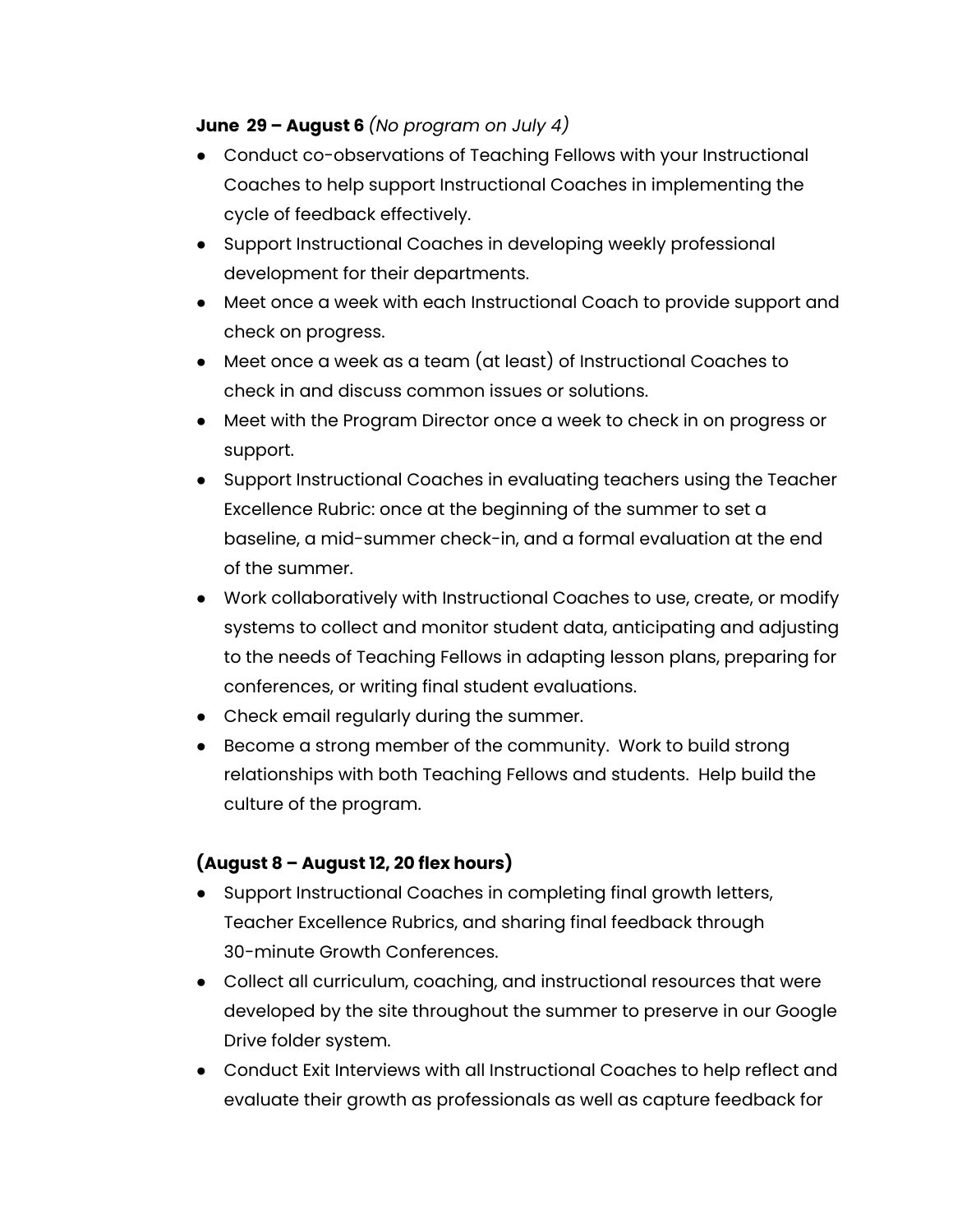Breakthrough staff.

- Complete an Exit Interview with the Program Director to reflect on your own professional growth and performance in the role, and to provide feedback.
- Attend Celebration, if possible, on Saturday, August 6 (depending on your site).
- Attend Teaching Fellows' Presentations of Learning during Wrap-Up Week, if possible.

# **Qualifications**

- Bachelor's degree required, Master's degree preferred
- Experience in the Instructional Coach role at Breakthrough, LearningWorks, or Summerbridge is desirable
- Outstanding track record as a professional classroom teacher, preferably in middle school grades for at least five years
- Superior presentation, writing, and organizational skills
- High degree of flexibility, ability to multitask between projects
- Exceptional interpersonal skills, ability to hold others to high standards while also offering support and maintaining positive relationships
- Ability to deliver positive, constructive, and honest feedback, both written and verbal
- Experience with curriculum development and implementation
- Comfort and confidence in working with children and adults
- Creativity, energy, and commitment to excellence
- Experience with and passion for teaching urban middle school students from diverse backgrounds
- Familiarity with Twin Cities public, charter or private schools is highly desirable
- Experience in an academically rigorous college-preparatory institution is highly desirable

### **Compensation**

Deans of Instruction will receive a \$5,000 stipend paid in 4 installments throughout the summer.